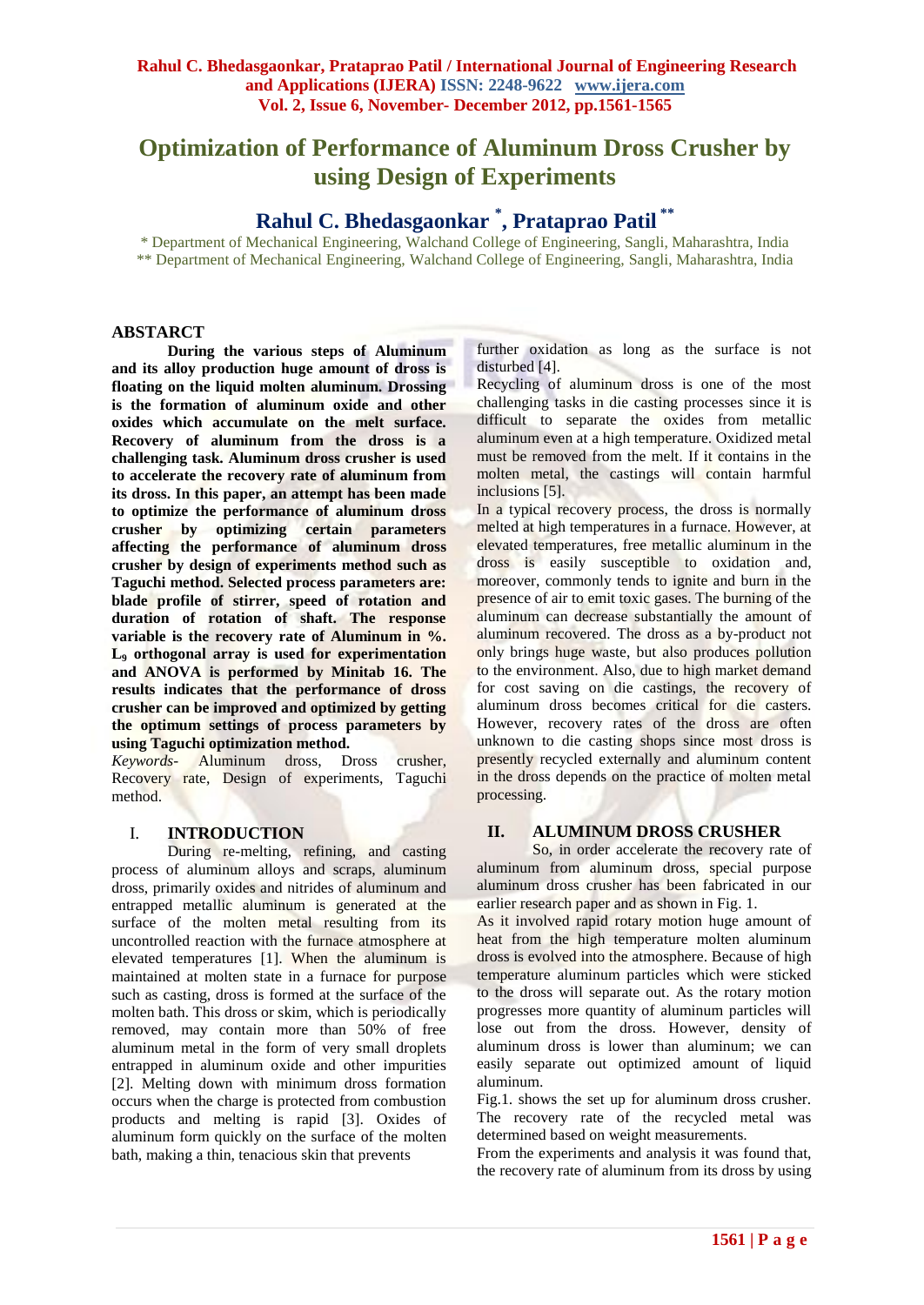aluminum dross crusher can be increased or accelerated by using optimum profile of the blades of stirrer, keeping optimum speed of rotation of shaft to which blades are attached and rotating the shaft for optimum duration.

Therefore, in this paper, an attempt has been made to optimize the performance of aluminum dross crusher by optimizing certain parameters affecting the performance of aluminum dross crusher by design of experiments method such as Taguchi method.



Fig. 1 Aluminum dross crusher [6]

## **III. EXPERIMENTAL WORK**

## **3.1 Design of Experiments 3.1.1 Strategy of experimentation**

There are several strategies of experimentation which have been used by the researchers. The most widely used strategies for experimental analysis include:

#### *1. Best-guess approach*

In this approach an arbitrary combination of factors is selected, then tested and its influence on output response is observed. If this initial 'best-guess' does not produce the desired results, the researchers take another "guess" at the correct combination of factor levels. This could continue for a long time without guarantee of success. Secondly, suppose the initial "best-guess" produces an acceptable result, the researcher is now tempted to stop testing although there is no guarantee that the best solution has been found.

#### *2. One-factor-at-a-time*

This approach consists of selecting a starting point or baseline set of levels for each factor, then

successively varying a factor over its range with the other factors being held constant at a baseline level. After all tests are performed, a series of graphs usually are constructed showing how the response variable is affected by varying each factor with all other factors held constant. The interpretation of these graphs is straightforward and easy to select the optimal combination of factor levels. However, this strategy fails to consider any possible factor interactions. One-factor-at-a-time experiments are always less efficient than other methods based on a statistical approach to design.

#### *3. Statistically designed experiments*

A correct approach to dealing with several factors is to conduct a statistically designed experiment such as a factorial experiment. In such experimental strategy, factors are varied together instead of one at a time. Such experimental designs based on statistical approach enable the researcher to investigate the individual effects of each factor (or the main effects) and to determine whether the factors interact. To assess the effect of input parameters on output response variables, large numbers of experimental runs are required and therefore, is a time consuming task. Various design of experiment (DoE) methods are widely used to overcome this problem. The application of DoE requires careful planning, prudent layout of the experiment, and expert analysis of results [7].

Therefore, considering the above aspects, the experiments were designed using Taguchi methodbased design of experiments methodology as elaborated below.

#### **3.2 Taguchi Method-Based Design of Experiments**

Among the available methods, Taguchi design is one of the most powerful design of experiments method for analysis of the process or system. It is widely recognized in many fields particularly in the development of new products and processes in quality control.

Taguchi methods have been used widely in engineering analysis to optimize performance characteristics by means of settings of design parameters. Taguchi method is also strong tool for the design of high quality systems. To optimize designs for quality, performance, and cost, Taguchi method presents a systematic approach that is simple and effective. Taguchi method was developed by Taguchi. It involves the stages of system design, parameters design, and tolerance design. System design involves the application of scientific and engineering knowledge required in manufacturing a product; parameter design is employed to find optimal process values for improving the quality characteristics; and tolerance design consists of determining and analyzing tolerances in the optimal settings recommended by parameter design.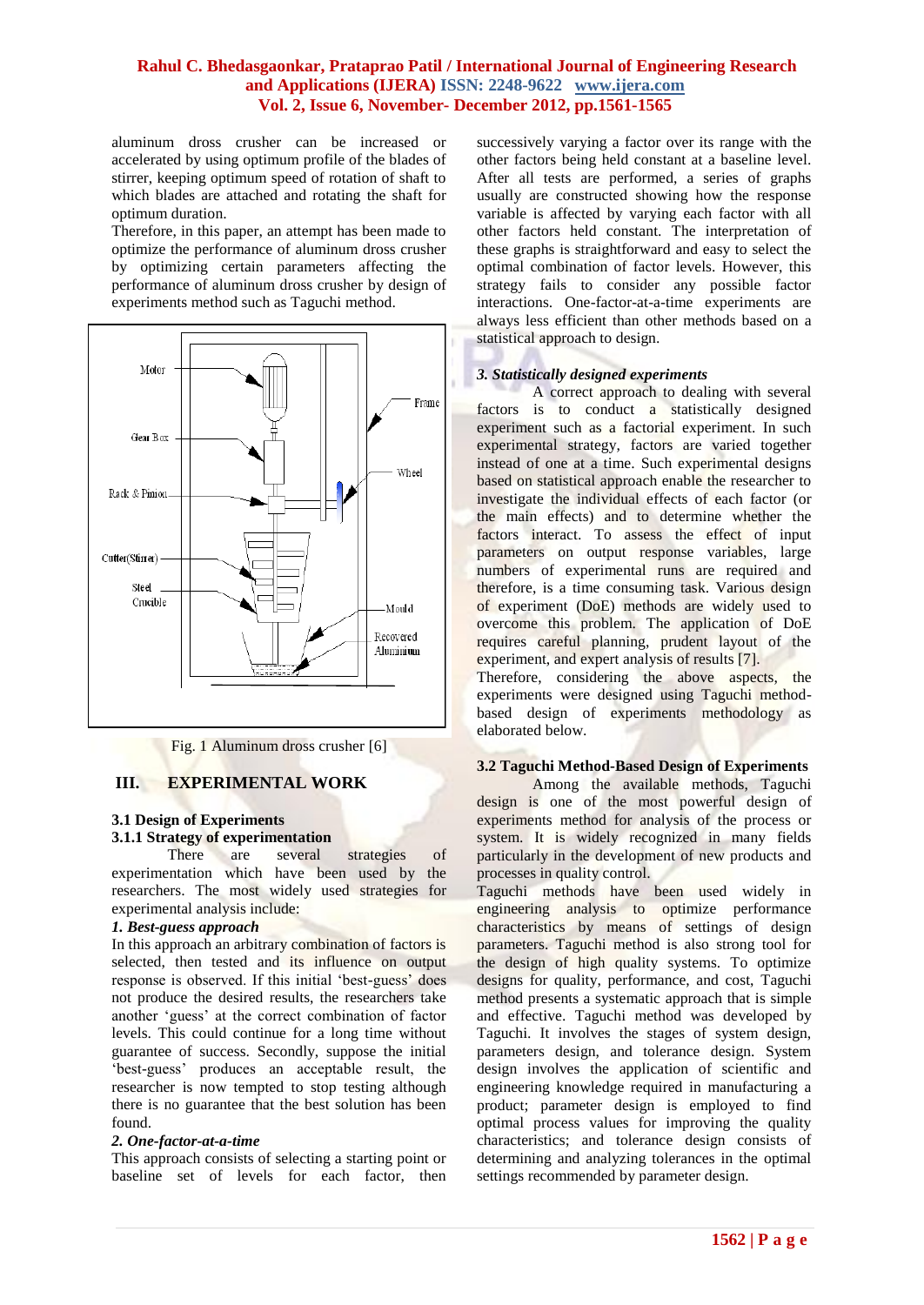By applying Taguchi method based on orthogonal arrays, the time and cost of experiments can be reduced. Here, Taguchi method employs a special design of orthogonal arrays to learn the whole parameter space with only a small number of experiments. Taguchi recommends the use of the

S/N ratio for the determination of the quality characteristics implemented in engineering design problems. The S/N ratio characteristics can be divided into three stages: smaller the better, nominal the best, and larger the better type.

In addition to the S/N ratio, a statistical analysis of variance

(ANOVA) can be employed to indicate the impact of process parameters on the response variable. In this way, the optimal levels of process parameters can be estimated.

The salient features of the method are as follows:

– A popular off-line quality control method aiming to reduce variability in a process and the number of experimental runs required to gather necessary data.

– A simple, efficient and systematic method to optimize product or process to improve the performance or reduce the cost.

– It helps to arrive at the best parameters for the optimal conditions with the least number of analytical investigations.

– It is a scientifically disciplined mechanism for evaluating and implementing improvements in products, processes, materials, equipments and facilities.

Therefore, the Taguchi method has great potential in the area of low cost experimentation. Thus it becomes an attractive and widely accepted tool to engineers and scientists [8].

#### **3.3 Steps in Taguchi based Design of Experiments**

Taguchi method - based design of experiments involved following steps:

#### **3.3.1 Definition of the problem**

The statement of the problem is "Optimization of Performance of Aluminum Dross Crusher by using Design of Experiments."

#### **3.3.2 Selection of response variables**

Response variable selected is the recovery rate of aluminum from its dross and calculated by using formula:

Recovery rate  $(\%) = \frac{Weight \ of \ recovered \ Aluminum}{D_{\text{meas} \, miskt}} X$ Dross weight 100

The recovery rate of Aluminum in % is the "larger the better" type of quality characteristic.

#### **3.3.4 Selection of process parameters and their levels**

In the present study, three process parameters were identified which affects the performance of dross crusher in terms of recovery rate of aluminum from its dross. These parameters are as follows:

- 1. Profile of stirrer blades
- 2. Speed of rotation of shaft on which stirrer blades are fixed
- 3. Duration of rotation of shaft

Various process parameters and their identified levels are shown in Table 1.

| <b>Paramet</b><br>er<br>designati<br><b>on</b> | <b>Process</b><br>paramete<br>rs                 | <b>Level</b>          | Level 2          | Level 3       |
|------------------------------------------------|--------------------------------------------------|-----------------------|------------------|---------------|
| A                                              | Blade<br>profile                                 | Semi-<br>circula<br>r | Rectan-<br>gular | Truncate<br>d |
| B                                              | Speed of<br>rotation of<br>stirrer<br>(rpm)      | 40                    | 55               | 70            |
| C                                              | Duration<br>of rotation<br>of shaft<br>(minutes) |                       | 10               | 15            |

#### **3.3.5 Selection of an orthogonal array**

Table 1 Process parameters and their levels The number of levels for each control parameter defines the experimental region. We have three parameters at three different levels, from the table we has selected

L<sup>9</sup> orthogonal array for the experimentation.

#### **3.3.6 Conducting the matrix experiments**

Nine experiments at different combinations of the levels of selected process parameters were performed and analysis of experimental results has been done as discussed below.

## **IV. ANALYSIS OF EXPERIMENTAL RESULTS**

Average values of S/N ratios and means for each parameter at different levels and ANOVA for recovery rate of Aluminum in % including percent contribution at 95 % confidence limit are plotted with help of software Minitab 16 and shown in Fig. 2 and Table 2 respectively.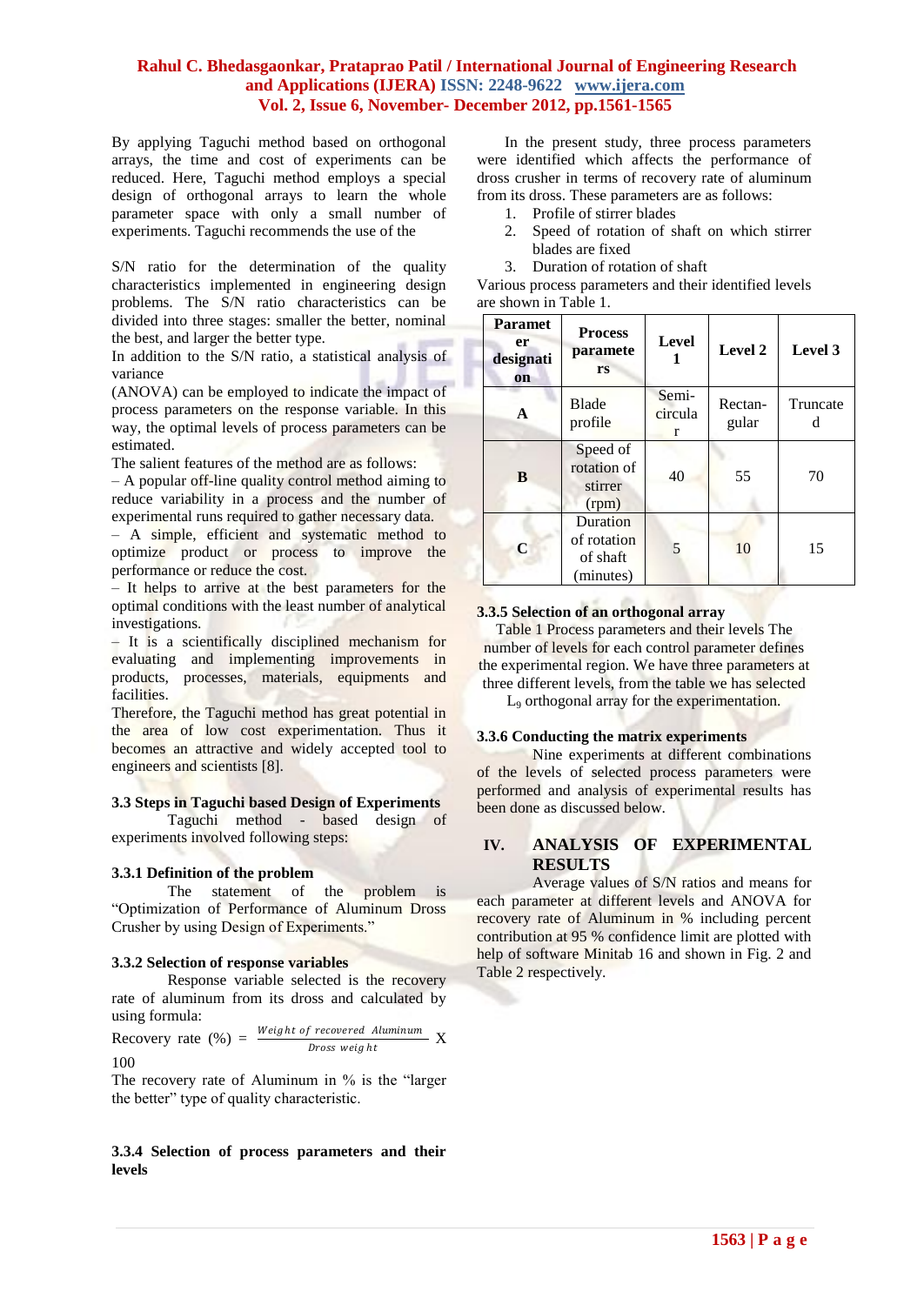



Fig. 2 Main effects plot for means and S/N ratio For determining the recovery rate, the weight of aluminum dross has been kept constant such as 30 kg for each experiment of the selected orthogonal array. As their no exists the parameters interactions, so they are not considered for the analysis.

Table 2 ANOVA for recovery rate at 95 % confidence limit

|              | Degree                      | Sum      | Mean  |              | P    | Percen               |
|--------------|-----------------------------|----------|-------|--------------|------|----------------------|
| Sour         | $\sigma$ f                  | of       | of    | $\mathbf{F}$ | valu |                      |
| ce           | freedo                      | squar    | squar | ratio        |      | contrib              |
|              | m                           | es       | es    |              | e    | ution                |
|              |                             | 172.6    |       |              | 0.19 | 36.27                |
| $\mathbf{A}$ | 2                           | 7        | 86.33 | 4.25         |      | $\%$                 |
|              |                             |          |       |              | 0.89 |                      |
| B            | $\overline{2}$              | 4.67     | 2.33  | 0.11         | 7    |                      |
|              |                             | 258.0    | 129.0 |              | 0.13 | 54.20                |
| $\mathsf{C}$ | 2                           | 0        | 0     | 6.34         | 6    | $\%$                 |
|              | 2                           | 40.67    | 20.33 |              |      |                      |
| Error        |                             |          |       |              |      |                      |
|              |                             | 476.0    |       |              |      |                      |
| Total        | 8                           | $\Omega$ |       |              |      |                      |
|              | $S = 4.50925$ R-Sq = 91.03% |          |       |              |      | $R-Sq(adi) = 75.85%$ |

It is clear from Fig. 2 that the recovery rate of aluminum from its dross is maximum at the second level of parameter A (A2), the third level of parameter B (B3), the third level of parameter C  $(C3)$ .

From the ANOVA table (refer Table 2) it can be concluded that, out of the three parameters considered, parameters A (blade profile) and C (duration of rotation of stirrer) are significant parameters which affects the response variable because % contribution of these parameters is more and parameter B (speed of rotation) is insignificant in determining the recovery rate of aluminum from its dross.

## **Confirmation Experiments**

Three confirmation experiments were performed at the optimized settings of the process parameters, results of which are shown in Table 3. Prior to the application of Taguchi method, the recovery rate of aluminum form its dross was maximum of 60 % which is now increased upto 75  $%$ .

|  |  |  | Table 3 Results of confirmation experiments |  |
|--|--|--|---------------------------------------------|--|
|--|--|--|---------------------------------------------|--|

| Expt. No.                 | Recovery rate $(\% )$ |
|---------------------------|-----------------------|
|                           |                       |
|                           |                       |
|                           |                       |
| Avg. recovery rate : 75 % |                       |

## **V. RESULTS AND CONCLUSIONS**

In this paper, an attempt is made to improve and optimize the performance of aluminum dross crusher in concern with the recovery rate of aluminum from its dross by using design of experiments method such as Taguchi method.

The optimized levels of selected process parameters obtained by Taguchi method are: blade profile of stirrer (A): rectangular, speed of rotation (B): 70 rpm and duration of rotation (C): 15 minutes.

From these three parameters, the significant parameters are; blade profile of stirrer (A) and duration of rotation (C) at 95 % confidence level. As speed of rotation is insignificant in determining the recovery rate, so, it's any level between the specified range can be selected.

With Taguchi optimization method, the recovery rate in % of aluminum from its dross can be increased from 60 % of existing to maximum of 75 % with the optimized levels of the selected process parameters.

From the analysis, it is proved that, by improving the quality by Taguchi"s method of parameter design at the lowest possible cost, it is possible to identify the optimum levels of signal factors at which the noise factors' effect on the response parameters is less.